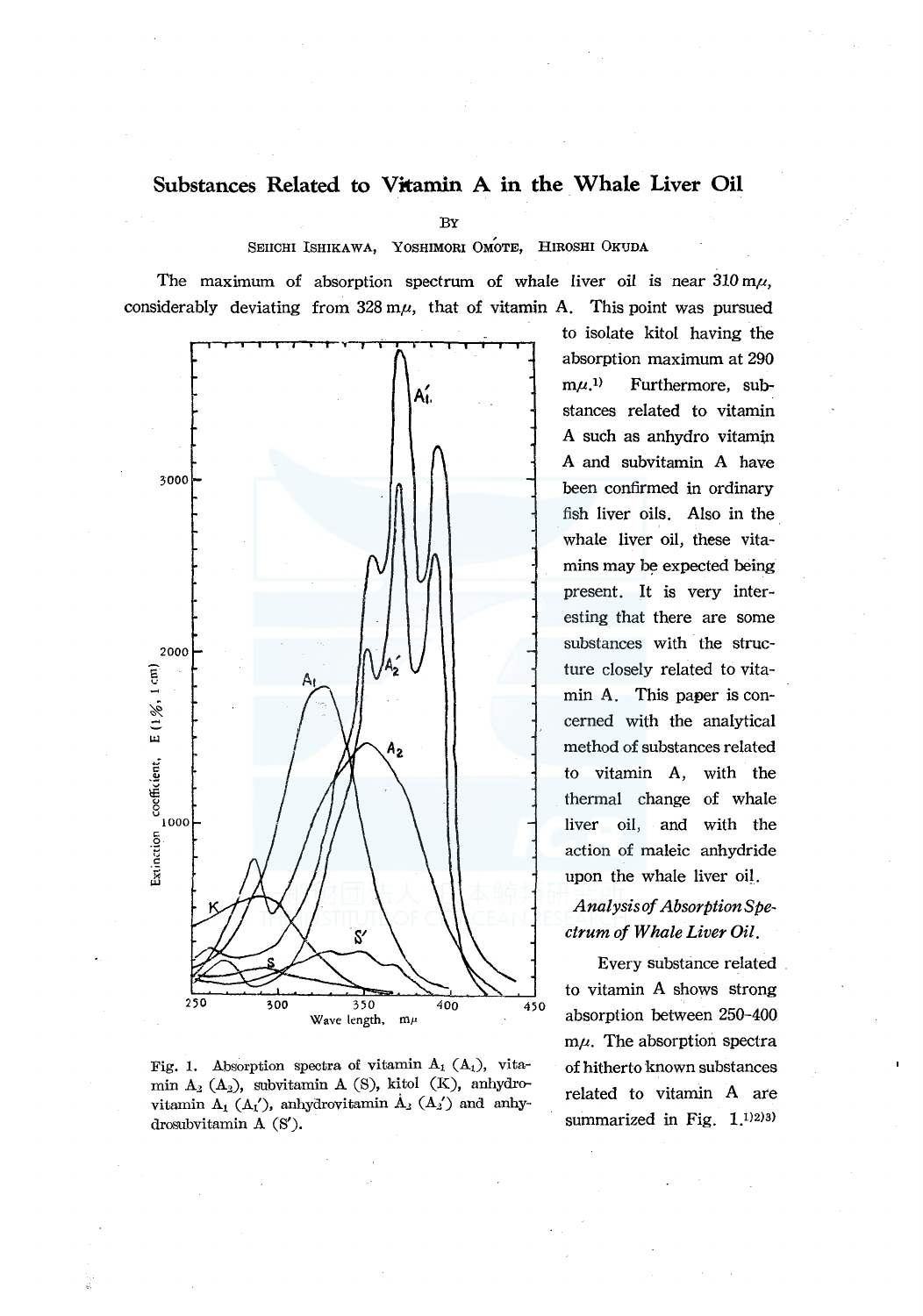An example of absorption spectrum of whale liver oil is shown in curve S in Fig. 2. As compared with Fig. I deviation of the maximum of the curve S from  $328 \text{ m}\mu$ , the maximum of vitamin A, to shorter wave length was considered to be due to the presence of kitol. On the assumption that additional resultant of absorption spectra of vitamin A and kitol would make the curve S, each component



Fig. 2. Analysis of the absorption curve of whale liver oil, (S) sample,  $(S')$  resultant,  $(A)$  vitamin A,  $(K)$ kitol.

 $A_1$ , kitol, and anhydro vitamin  $A_1$ .

2. Morton-Stubbs's correction<sup>4)</sup>.

was calculated as shown by the curves A and K in Fig. 2. A represents the absorption spectrum of vitamin  $A_1$ , and K shows that of kitol. S' is the curve obtained by the additional composition of A and K on the figure. This method is temporarily called AK method.

For the purpose of discussion on reliability of this method, using the same liver oil, the extinction coefficient of vitamin A at  $328 \text{ m}\mu$ calculated by AK method was compared with results determined by the following two methods. 1. AKA' method....... To analyze the original curve assuming that it is composed of vitamin

| 10.00<br>$\rm Non$ | correction | $\rm AK\cdot method$ | MS correction | A K A '<br>method |
|--------------------|------------|----------------------|---------------|-------------------|
|                    | -21.4      | コケト<br>- - - -       | 15.9          | 11.7              |

Although these corrections are less strict due to calculation on the rough assumption, they may present us far nearer value to the true vitamin A than non corrected extinction coefficient at  $328 \text{ m}\mu$  in the sample, taken for that of vitamin A.

## *Thermal Change of Whale Liver Oil.*

It has been already known that kitol produces vitamin A by thermal decomposition and that 1 mole of vitamin A is yielded from 1 mole of kitol.<sup>135</sup> Therefore, also in case whale liver oil is heated itself, its containing kitol is expected to decompose to vitamin A. However, when liver oil is heated open in the air, the decomposition of vitamin A by oxidation makes it impossible to find newl\_y produced vitamin A. So, first of all, whale liver oil was heated in carbon dioxide at 220°, and co1 liver oil unit was measured with the lapse of time. This result is shown in Fig. 3.

When heated for 2 minutes, cod liver oil unit of the oil reached about 130 %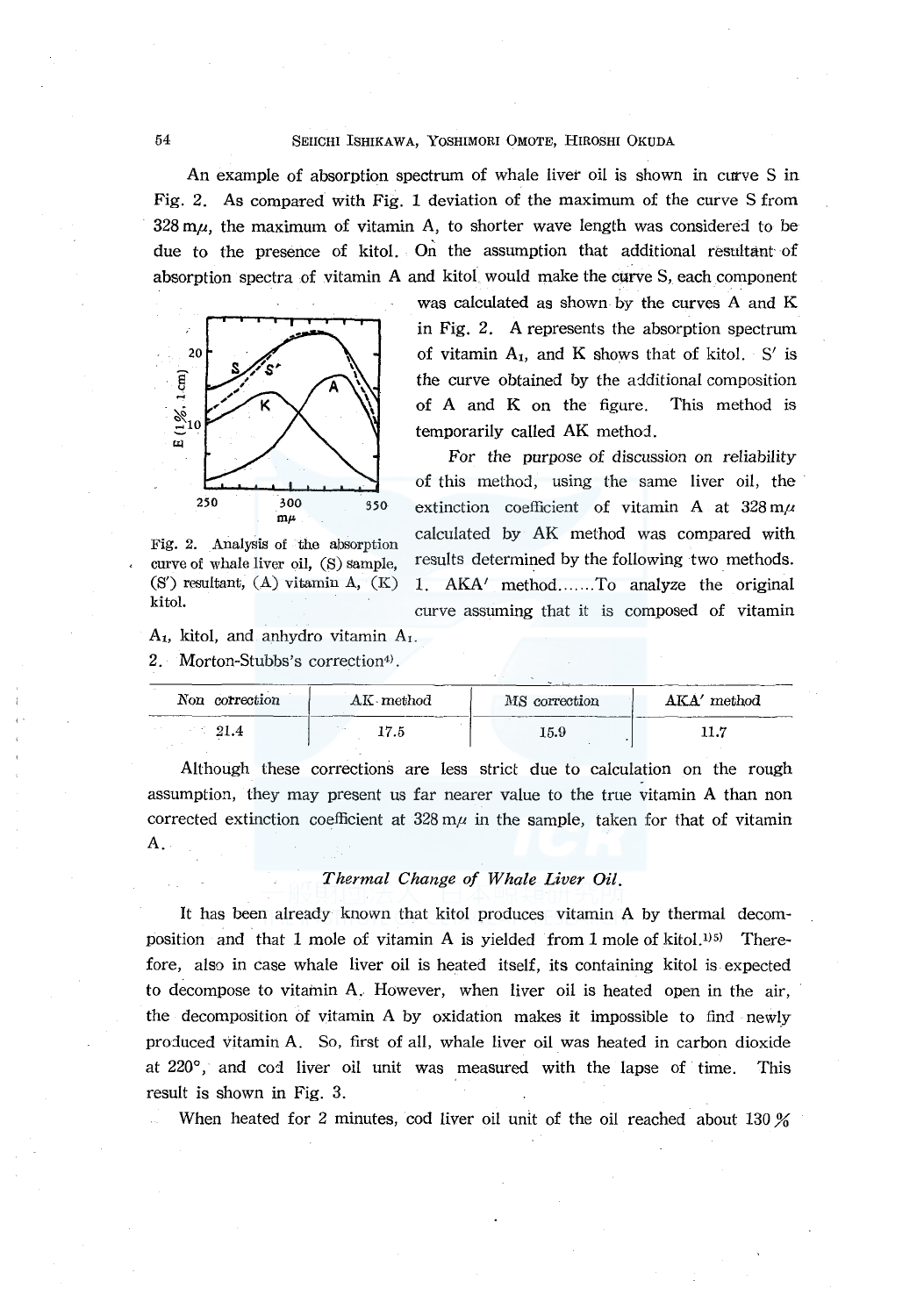#### Substances Related to Vitamin A in the Whale Liver Oil 55

of that of original, while after heating for longer time, vitamin A was found to decompose. When heated under high vacuum, its absorption curve was compared as shown in Fig. 4.



Fig. 3. Change of cod liver oil unit of the whale liver oil heated in the  $CO<sub>2</sub>$ tube.



The extinction coefficients of vitamin A and kitol were calculated with application of AK method, on the basis of which vitamin A produced from I mole of



Fig. 5. Reaction of the whale liver oil vitamin A with maleic anhydride at  $\left(\cdot\right)$  50°C,  $\left(\times\right)$  25°C.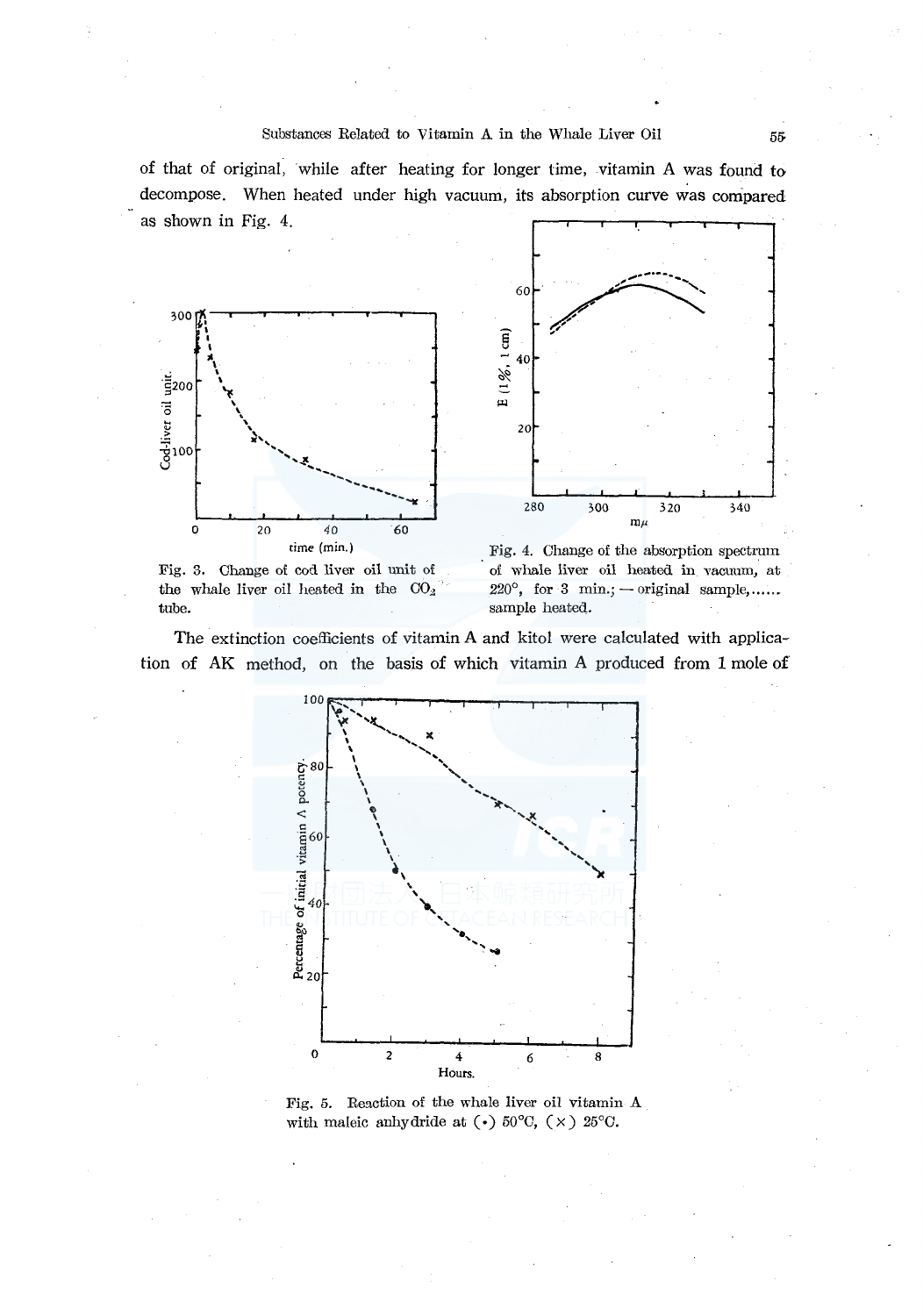#### 56 SEIICHI ISHIKAWA, YOSHIMORI 0MOTE, HIROSHI OKUDA

kitol was calculated to be 1.42 mole. Taking the decomposition of vitamin A into consideration, there is a possibility for more increase than the above figure. This contradicts with the figures previously reported that from 1 mole of kitol 1 mole of vitamin A was formed. This respect will be persued in future.

## *Reaction of Whale Liver Oil with Maleic Anhydride.*

Baxter and others<sup>6</sup> stated a method to analyze vitamin A and neo-vitamin A by the action of maleic anhydride. The authors observed the reaction of whale liver oil with maleic anhydride by their method. From this result the relation between decrease of cod liver oil unit and reaction time was found as shown in Fig. 5.

On the assumption that antimony trichloride produced blue color with only vitamin A and neo-vitamin A, the amount of neo-vitamin A was calculated to be

46.5 % of the total vitamin. This figure is approximately same as that found with common fish liver oils.<sup>9)</sup>

The absorption spectrum of whale liver oil reacted with maleic anhydride was shown in Fig. 6. Absorption of vitamin A nearly disappeared and rather similar curve to the spectrum of kitol was found.



Moreover, diene value was measured for the purpose of the reference to study the reaction of maleic anhydride upon whale liver oil and its molecular distillates. The results were shown in Table I, with comparison of cod liver oil unit.

Fig. 6. Absorption spectrum of the whale liver oil reacted with maleic anhydride at room temperature.

|                 | Temperature     | %    | Diene value |             | Cod liver | Е     | Α     |  |  |
|-----------------|-----------------|------|-------------|-------------|-----------|-------|-------|--|--|
|                 |                 |      | Found       | Theoretical | oil unit  | (328) | (328) |  |  |
| Original sample |                 |      | 2.5         | 1.6         | $-92$     | 21.4  | 16.6  |  |  |
| Distillate 1.   | $170^{\circ}$ C | 2.3  | 33.9        | 35.6        | 2105      | 367   | 360   |  |  |
| Distillate 2.   | $200^{\circ}$ C | 6.2  | 15.1        | 10.9        | 631       | 120   | 110   |  |  |
| Distillate 3.   | $210^{\circ}$ C | 7.4  | 3.1         | 5.7         | 345       | 63    | 58    |  |  |
| Distillate 4.   | $220^{\circ}$ C | 23.5 | 1.4         | 1.8         | 88        | 19    | 18    |  |  |
| Distillate 5.   | $230^{\circ}$ C | 17.1 | 1.8         | 0.9         | 41        | 10    | 9     |  |  |
| Residue         |                 |      | $3.0\,$     | 0           | ---       | 2.9   | 0     |  |  |

# Table I Diene Values of Whale Liver Oil and Its Molecular Distillates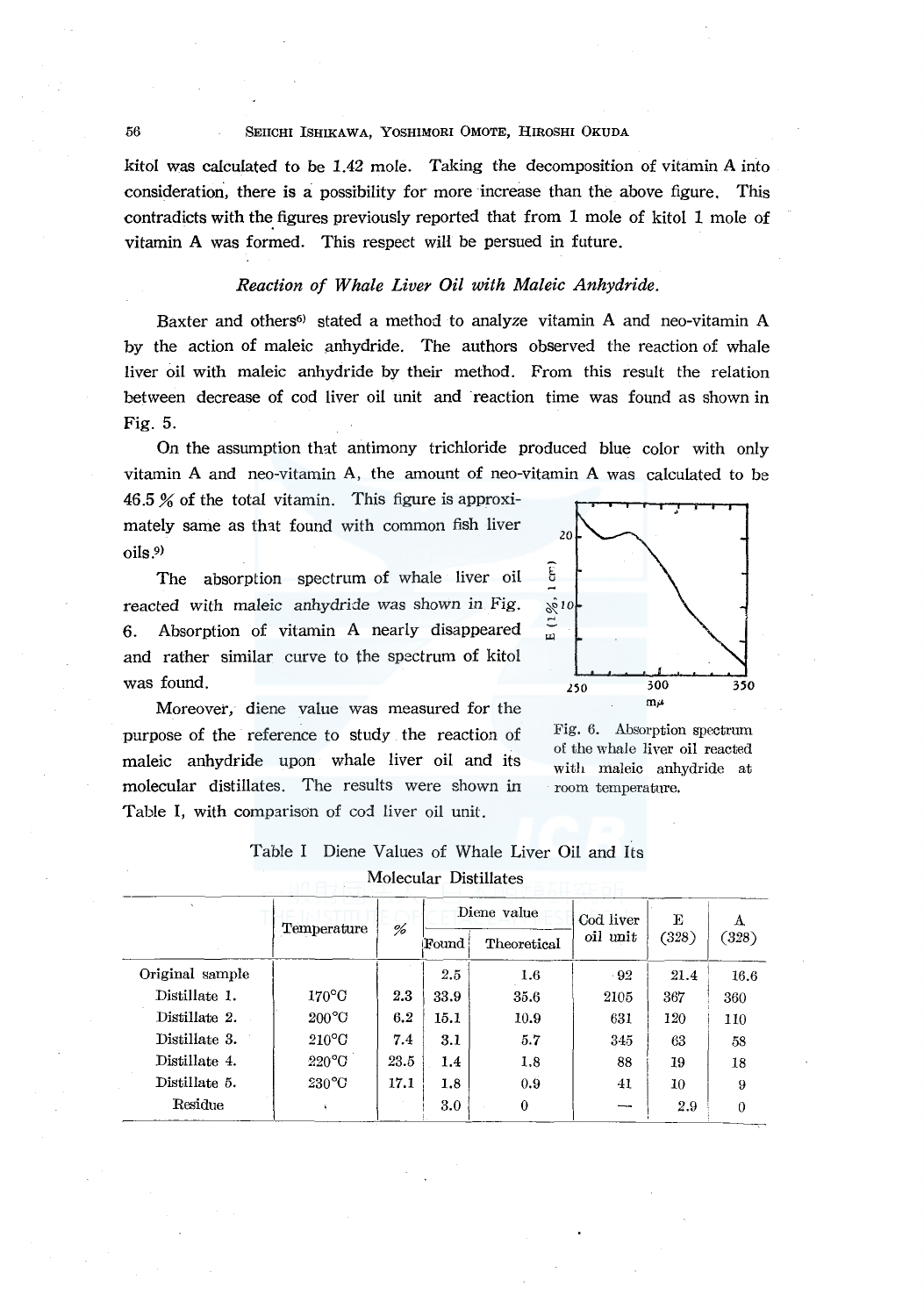#### Substances Related to Vitamin  $\Lambda$  in the Whale Liver Oil  $57$

#### **Experimental Part .**•• **.**•• **.**•• **.**•• **.**•• **.**•• **.**•• **.**•• **.**•• **.**•• **.**•• **.**•• **.**•• **.**•• **.**•• **.**•• **.**•• **.**•• **.**•• **.**•• **.**•• **.**•• **.**•• **.**•• **.**•• **.**•• **.**•• **.**•• **.**•• **.**•• **.**•• **.**•• **.**•• **.**•

*Experimental 1. Ana/y3is of the Absorption Spectrum of Whale Liver Oil.*  (1) AK method ......... The observed curve i3 assumed to consist of absorption spectrum of pure vitamin  $A_1$  and pure kitol only, additionally composed. Let absorption coefficients of sample at  $290 \text{ m}\mu$  and  $330 \text{ m}\mu$ , being near their absorption maxima, be represented by  $E(290)$  and  $E(330)$ , and that of pure vitamin  $A_1$  at 330  $m\mu$  in the sample, A (330), and that of pure kitol at  $290 m\mu$ , A (290). Then the following equations are obtained.

 $E(330)=A(330)+0.293 K(290)$ 

 $E(290)=K(290)+0.390 A(330)$ <sup>!</sup>

Factor 0.293 means ratio of pure kitol,  $K(330)/K(290)$ , and factor 0.390 means ratio of pure vitamin  $A_1$ ,  $A(290) / A(330)$ , all of which were quoted from the reference in Fig. 1. The values of  $A(330)$  and  $K(290)$  from the above equations are solved as follows:

A (330)=1.13 E (330)-0.33 E (290)<br>K (290)=1.13 E (290)-0.44 E (330)<sup>}</sup>AK equation

The way of finding A (328) from A (330) is only to multiply it *by* 1.018. If AK method is applied to the absorption spectrum of Antarctic whale liver oil (sample 1), we can get A(330)=17.2, K(290)=13.4 and A(328)=17.5. On the basis of these figures A and K curves in Fig. 2 were plotted similarly to that of pure substance.

(2) AKA' method .......... Let absorption coefficients of sample at  $290 \text{ m}\mu$ ,  $330 \text{ m}\mu$ and  $350 \text{ m}\mu$ , be respectively represented by E (290), E (330) and E (350), that of vitamin A<sub>i</sub> in the sample at 330 m $\mu$ , A (330), that of kitol at 290 m $\mu$ , K (290), and that of anhydro vitamin  $A_1$ , A' (350), and the following equations can be obtained similarly to (1).

A (330)=1.452 E (330)-0.383 E (290)-0.593 E (350)<br>K (290)=1.139 E (290)+0.101 E (350)-0.498 E (330) AKA' equation K (290) = 1.139 E (290) + 0.101 E (350) - 0.498 E (330)

A'  $(350)=0.112$  E  $(290)+1.304$  E  $(350)-0.728$  E  $(330)$ 

The sample 1 was analyzed with these equations as follows.

A  $(330) = 15.7$ , A  $(328) = 15.9$ , K  $(290) = 14.7$ , A'  $(350) = 3.2$ 

This fact proves the presence of anhydro vitamin A in the whale liver oil, although small amount. So, unsaponifiable\_matter in this liver oil was treated by chromatography. As expected, anhydro vitamin A fraction could be isolated and confirmed. (3) MS method.........This method, which shows how to get corrected  $E(328)$  of vitamin A when absorption spectrum 'of vitamin A is affected by other irrelevant spectra, is on the basis of the assumption that other spectra can be regarded linear near the maximum of vitamin A. The wave length corresponding to 6/7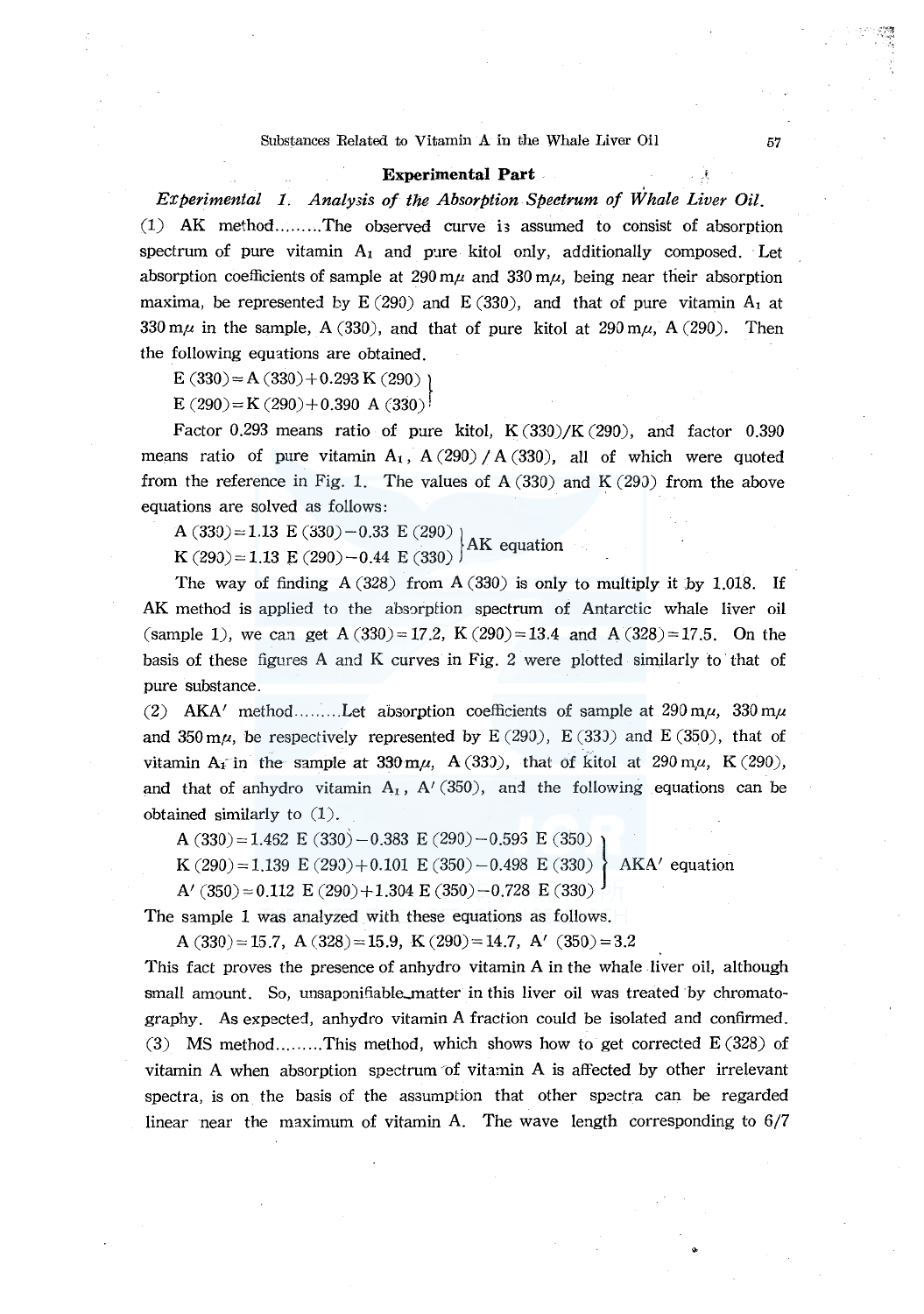#### 58 SEIICHI ISHIKAWA, YOSHIMORI OMOTE, HIROSHI OKUDA

of the height of the peak in the curve of vitamin  $A_1$  in Fig. 1 was found 311  $m\mu$ and 337  $m\mu$ . Now when the absorption coefficients of the sample at 311  $m\mu$ , 328 m $\mu$  and 337 m $\mu$ , are expressed in E (311), E (328) and E (337), corrected E (328) viz, A (328) is shown in the following equation.

A  $(328)=7$  E  $(328)-2.42$  E  $(311)-4.58$  E  $(337)$ ......... MS equation.

A (328) of sample 1 was determined 11.7 in this method.

## *Experiment 2. Thermal Change of Whale Liver Oil.*

(1) Whale liver oil (sample 2) was put in the small test tube, the atmosphere being substituted with carbon dioxide at  $10^{-2}$  mm, and sealed in ampoule. 8 ampoules were heated in the oil bath· for l, 2, 4, 8, 16, 32 and 64 minutes and cod liver oil units of them were determined by antimony trichloride method. The resutls are shown in Fig. 3.

(2) Two ampoules of sample 2 were similarly made, sealed immediately after degassing at  $50^{\circ}$ , under the vacuum of  $10^{-4}$  mm, one of which was heated for 3 minutes at' 220°. The absorption spectra of both ampoules were compared each other as shwon in Fig. 4. The amount of vitamin A and kitol in the above two ampoules was calculated by AK method.

|                | $E(330)$ $E(290)$ $A(328)$ $K(290)$ |          |       |       |
|----------------|-------------------------------------|----------|-------|-------|
| Before heating | 53.17                               | 51.81    | 43.80 | 35.15 |
| After heating  | 59.08                               | $-50.80$ | 50.80 | 31.41 |

When calculated with molecular weight of vitamin  $A = 286$ , E (328) = 1800,7 molecular weight of kitol=572,  $E(290) = 7075$ , 1 g, of oil with  $E=1$  will contain  $1.94 \times 10^{-6}$  mole of vitamin A at 328 m<sub>l</sub> and  $2.47 \times 10^{-6}$  mole of kitol at 290 m<sub>l</sub>. Then the number of molecules of vitamin A produced from 1 molecule of kitol is shown in the following equation.

> $A$  (328) increased  $\sqrt{1.94 \times 10^{-6}}$ Vitamin A mole =  $\overline{K(290)}$  decreased  $\times$  2.47 $\times$ 10<sup>-6</sup>  $\frac{\text{A} (328)}{\text{K} (290)}$  decreased  $\times 0.786$

The result through application of the above experiment *to* this equation was that 1 mole of kitol produced 1.42 mole of vitamin A.

#### *Experiment 3. Reaction of Maleic Anhydride upon Whale Liver Oil.*

(1) Sample 2 was dissolved in dry benzene to make a solution having the cod liver oil unit of about 1.0. An aliquot of 5 cc. was added to the same volume of maleic anhydride solution  $(10 g)$ . maleic anhydride per 100 cc. benzene). After a